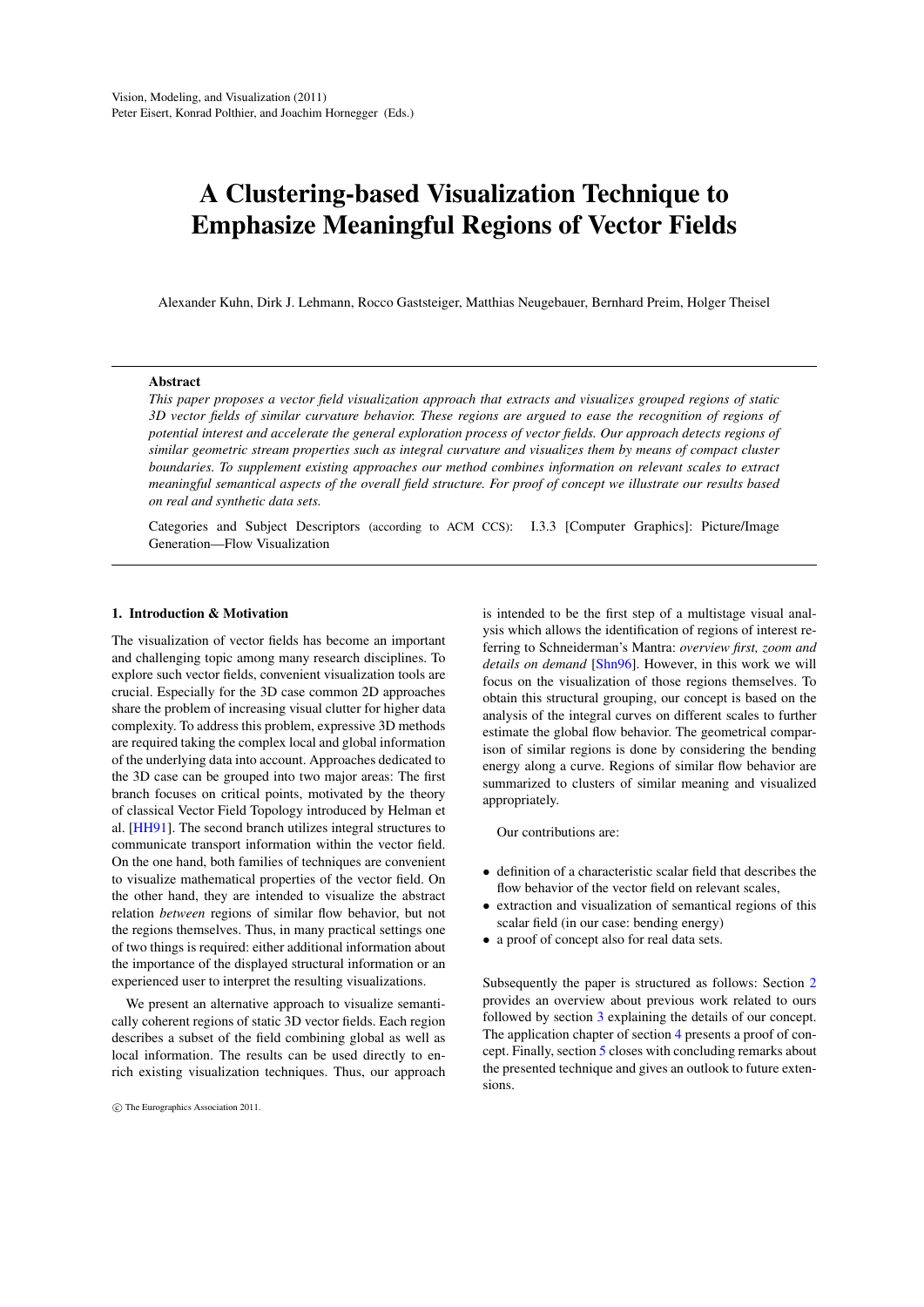*A. Kuhn, D. J. Lehmann, R. Gaststeiger, M. Neugebauer, B. Preim, H. Theisel / A Clustering-based Visualization Technique*

# 2. Related Work

Reducing the amount of information of vector fields remains a challenging topic. One classical approach is vector field topology [HH91] focusing on the classification of critical points. Based on this, advanced concepts as saddle connectors [TWHS03] and boundary switch connectors [WTHS04] can be used to convey structural information in an abstract manner. The resulting visualizations allow for an analysis by experienced users about the complete structure of the vector field. An overview about recent advances in this field is presented by Pobitzer et al. [PPF*∗* 10].

In contrast a direct way to represent the transport behavior of a vector field is to use integral flow quantities such as stream lines or path lines. The resulting structures are useful to capture local/global information depending on an integration time τ. Although such representations allow an interpretation of the transport behavior at one certain domain point, visualizing the structure of larger regions rapidly leads to visual clutter. Thus, a number of approaches exist to reduce this amount of visual information by choosing intelligent seeding patterns as shown in [TB96,FZBH05,VKP00].

One effective method for conveying the flow structure is the *Line Integral Convolution* (LIC) presented by Cabral et al. [CL93]. An extension to 3D has been presented by Rezk et al. [RSHTE99,SLB04]. Those methods, encode transport information of a vector field in advected random patterns, which is a very effective method for the 2D case. Furthermore, LIC methods can be extended to 3D surfaces using embedded 2D vector fields [LGSH06]. A further approach to identify seeding areas is to use high-level user input as shown by Schroeder et al. [SCK10]. The evaluation can be additionally supported using measures that correlate to the semantical flow behavior (e.g. FTLE [Hal01] or accumulated acceleration [KHNH11]).

The motivation of the mentioned methods is to identify regions of similar flow behavior. Finding and grouping relevant clusters in flow data imposes two main challenges: First, reasonable measures have to be found to define a base for clusterization. Second, the resulting structures have to be brought into correlation with the underlying flow data. One crucial parameter determining reasonable flow field clusterizations based on measures is the integration time τ. Griebel et al. [GPR*∗* 04] present an multi-scale approach combining segmentations on different integration time scales. Furthermore, Preusser et al. [PRHT09] show, how to use the analysis of partial differential equations for clustering of vector fields. A local segmentation approach for linear vector fields is presented by Chen et al. [CBL03]. Another method incorporating global and feature related information is presented by Li et al. [LCS06].

One geometric approach via streamline clustering is presented by Roessl et al. [RT11]. Their clustering approach forms an additional parameter space with the aid of the Hausdorff distances. Clustering is done in parameter space and back-projected onto streamlines. This results in a colored representation of groups of stream lines. Similarly, the concept of Streamline Predicates proposed by Salzbrunn et al. [SS06] allows to define sets of similar stream lines by using combined boolean predicates based on predefined scalar quantities. Both approaches deliver scalar values that are constantly defined along every stream line. Thus, clustering on stream line segments would require to limit the domain of interest. A continuous clustering based on a advected anisotropic energy functional is presented by Garcke et al. [GPR*∗* 00]. They use a flow guided clustering to define seeding patterns for 2D and 3D flows.

#### 3. Approach

Our goal is to visualize clusters according to the curvature of the vector field. For this, we introduce a curvature-based characteristic scalar field of the vector field that captures both local and global properties. Hence, a single cluster represents a certain region within the vector field where the flow behavior is similar in terms of the our scalar measure (e.g. bending energy) over a specified integration range.

Given a static 3D vector field  $\mathbf{v} = \mathbf{v}(\mathbf{x}) : \mathbb{R}^3 \to \mathbb{R}^3$  by

$$
\mathbf{v}(\mathbf{x}) = \begin{pmatrix} u(\mathbf{x}) \\ v(\mathbf{x}) \\ w(\mathbf{x}) \end{pmatrix}; \ \mathbf{x} = \begin{pmatrix} x \\ y \\ z \end{pmatrix}; \ u, v, w, x, y, z \in \mathbb{R}
$$

with the streamline  $\mathbf{s}(t) \in \mathbb{R}^3$  defined through

$$
\nabla \mathbf{s}(t) = \mathbf{v}(\mathbf{s}(t)) \; ; \; t \in [-\infty, \infty] \in \mathbb{R}.
$$

A segment of streamline  $\mathbf{p}_{\mathbf{x}_s,\tau}(t)$  is a certain part of a streamline defined by

$$
\mathbf{p}_{\mathbf{x}_s,\tau}(t) := \mathbf{s}(t) \; ; \; t \in [0,\tau] \; ; \; \mathbf{s}(0) = \mathbf{x}_s
$$

whereas  $\mathbf{x}_s$  is the start point of the segment. Parameter  $\tau \in \mathbb{R}$ steers the range of the considered part of the streamline. Figure 1 illustrates the steps of our approach that are necessary to generate our cluster-based visualization:

- 1. Characteristic Scalar Field: The approach calculates a scalar field  $s = s(v) : \mathbb{R}^3 \to \mathbb{R}$  that is characteristic concerning the curvature behavior of the vector field (Section 3.1). This step needs to be done just once per vector field and is considered to be performed as a pre-process.
- 2. Clustering: A clustering of the scalar field *s* is applied while the average cluster size can be steered via a parameter  $\alpha \in \mathbb{R}$  (Section 3.2). Each resulting cluster groups a region of similar curvature behavior.
- 3. Rendering: For render purposes each cluster is associated with a 3D mesh. Furthermore, a semantical classification is applied such that the color of the mesh conveys information of the flow behavior (Section 3.3).

# 3.1. Characteristic Scalar Field

One core aspect is the calculation of a scalar field that encodes aspects of the flow behavior of the vector field. The term "characteristic" indicates that a region within the scalar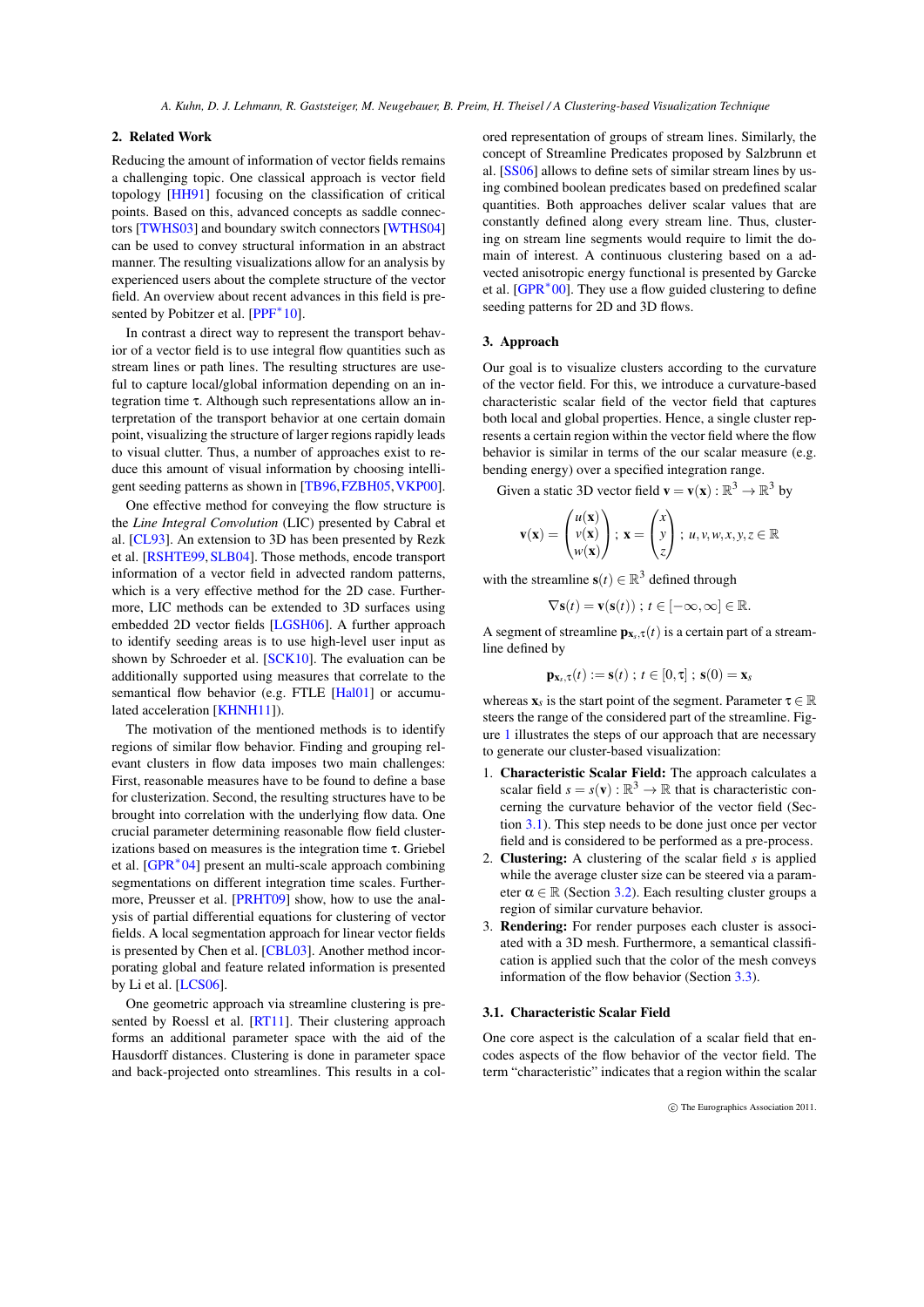*A. Kuhn, D. J. Lehmann, R. Gaststeiger, M. Neugebauer, B. Preim, H. Theisel / A Clustering-based Visualization Technique*



Figure 1: *Steps of our visualization technique. To ease understanding all diagrams are illustrated two-dimensional.*

field corresponds to a region of the vector field with a specified semantical behavior. For instance, a core of swirling motion or a laminar flow region might be bounded by such a region. Similar approaches often use multi-scale strategies in order to detect those regions, whereas the scale itself parameterizes the approach. Thus, the problem of finding an optimal scale size is outsourced to the user. Instead, we propose an automatic construction of a characteristic scalar field by considering the optimal scale for semantical relevant structures by intrinsic properties. The challenge remains to define a measure that describes the field on different scales by a single real number. One prominent geometrical measure encoding topological information is curvature. Applied to streamlines, the integral curvature describes its bending energy. This measure has already been successfully applied for the structural analysis of vector fields [The98,WT02,KHNH11]. Using curvature and the integral definition of bending energy, we can model a smooth transition between local and global semantical structures.

Let  $b_{\mathbf{x}_s}(\tau) : \mathbb{R}^3 \to \mathbb{R}$  be the bending energy in arc-length parameterized segment of a streamline  $\mathbf{p}_{\mathbf{x}_s,\tau}(t)$  given by

$$
b_{\mathbf{x}_s}(\tau) = \frac{1}{2 \pi} \int_0^{\tau} \kappa(\mathbf{p}_{\mathbf{x}_s,\tau}(t)) dt
$$

with the curvature defined as

$$
\kappa(\mathbf{p}_{\mathbf{x}_s,\tau}(t)) = \frac{||\mathbf{p}_{\mathbf{x}_s,\tau}(t) \times \mathbf{p}_{\mathbf{x}_s,\tau}(\tilde{t})||}{||\mathbf{p}_{\mathbf{x}_s,\tau}(t)||^3},
$$

the outer product  $(X, X)$ , and the first and second derivatives  $\mathbf{p}_{\mathbf{x}_s,\tau}(t)/\mathbf{p}_{\mathbf{x}_s,\tau}(t)$ . The bending energy  $b_{\mathbf{x}}(\tau)$  is defined for each space point **x** of vector field  $\mathbf{v}(\mathbf{x})$  as a function over a segment of a streamline. The length of this segment can be controlled by  $\tau$ . Hence, this function describes the flow behavior of a streamline starting at x over different scales of τ in a geometrical sense.

Having this in mind, the question arises which scale is the best one? Considering a space point **x**, we consider  $\tau$  as the best scale which distinguishes the streamline in parts of different flow behavior. This is illustrated in Figure 2 (a,b,c). In order to detect such relevant values of  $\tau$  we analyze the corresponding bending energy functional over τ.

Figure 2 (d) illustrates the bending energy  $b_x(\tau)$  for a certain range of  $\tau \in [\tau_a, \tau_b]$  and according to an space point **x**.



Figure 2: *Flow behavior of streamlines. (a-b) The red point marks the position where the flow behavior changes along a certain streamline. (c) An set of streamlines can be used to distinguish regions of similar flow behavior. (d) A streamline and their relations. (e) Bending energy b*x(τ) *as function of* τ *and space point* x*. (e) First derivation of the bending energy b*x ˙ (τ) *where* τ*e marks an extrema of this function, which corresponds to a turning point mentioned in (a-b). Note: the 2D images (a-c) are projections from 3D space by what the perception of such turning points is not intuitive.*

This function has constant monotonic behavior (Fig. 2 (e)). The flow changes at extrema of the first derivative of the bending energy function (Fig. 2 (f)), which are given by

$$
\frac{db_{\mathbf{x}}(\tau_E)}{dt} = \text{Extrema} \Leftrightarrow \frac{d^2b_{\mathbf{x}}(\tau_E)}{dt dt} = 0.
$$

This statement corresponds with the turning point of the bending energy function. As there might be more than one extrema we define a set  $\tau_E$ . To describe the flow behavior in the environment of space point x, the first change of the flow behavior is of interest is given by  $\tau_e := \min(\tau_E)$ .

The characteristic scalar field  $s(x)$  is now given by the bending energy at the first change of the flow behavior:

$$
s(\mathbf{x}) = \begin{cases} b_{\mathbf{x}}(\tau_e) & \text{if } \tau_e \in \mathbb{R}, \\ \infty & \text{else,} \end{cases}
$$

whereas the boundaries of the considered  $\tau$  interval are given

*<sup>⃝</sup>*c The Eurographics Association 2011.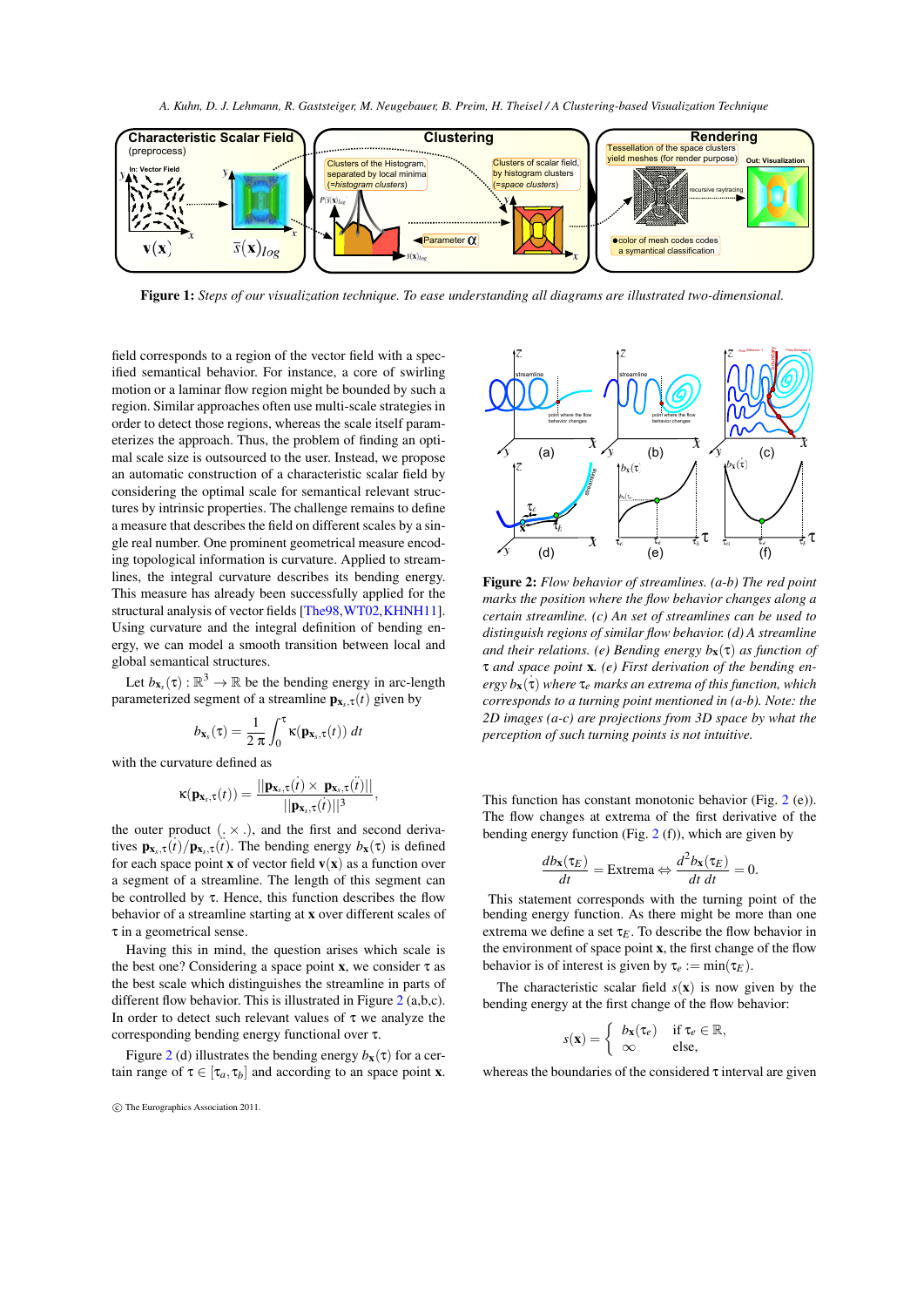by  $\tau_a = -\infty$  and  $\tau_b = \infty$ . Note, that *s*(**x**) is infinite where no τ*e* is defined for a certain x. This is equal to the case of not having a change within the flow behavior.

Using real data the quality of the structure in the scalar field  $s(\mathbf{x})$  is strongly influenced by the level of noise. Thus, additional noise handling is required. In order to distinguish multiplicative noise from the actual data and to restrict the range of the values in  $s(x)$  our approach applies a logtransformation given by:  $s(\mathbf{x})_{log} = \ln(s(\mathbf{x}) + 1)$ . Note, that this operation preserves the relational order in between the corresponding values. Further, we apply a basic noise filtering by means of a median filter [KP94]  $\Phi = \Phi_{3 \times 3 \times 3}$  and a kernel size of  $3 \times 3 \times 3$ :  $\bar{s}(\mathbf{x})_{log} = \Phi(s(\mathbf{x})_{log})$ .

The resulting scalar field  $\bar{s}(\mathbf{x})_{log}$  encodes the relevant structures of flow behavior. The next step is to group/cluster regions within the resulting scalar field.

# 3.2. Clustering

Concerning the clustering, literature provides a variety of explicit clustering approaches, e.g., an adaptive region growing as described by Fan et al. [FZBH05]or k-means clustering by Kanungo et al. [KMN*∗* 02]. Unfortunately, most techniques need to be seeded for instance by predefining the number of centroids. The choice of the seeding parameters significantly influences size, number, and shape of the generated clusters. Besides, the choice which clusters are really semantical relevant would remain ambiguous after the clustering. Further clustering methods as the stable Mean Shift approach presented by Comaniciu et al. [CM02] depend on estimating the density gradient in the feature space. This approach can be applied in any dimension and relies on adequate selection of sampling resolution and -kernels. However, this requires the expensive local detection of critical points within the feature-gradient vector field.

To avoid those seeding constraints and integration operations within the feature domain, our approach uses an implicit clustering that is caused by semantic dependencies. This can be done with the aid of the density function

$$
P = P(\bar{s}(\mathbf{x})_{log}) \in [0,1] : \mathbb{R} \to \mathbb{R}.
$$

This function describes the probability of occurrence of a certain bending energy value of the characteristic scalar field  $\bar{s}(\mathbf{x})_{log}$ . Referring to image processing, we assume that the variance of the bending energy within one semantical cluster is smaller than between them (Fig. 3 (a-b)).

Hence, the minima  $s_{min_i}$ ;  $i = 1, ..., l$  of the density function  $P(\bar{s}(\mathbf{x})_{log})$ , with

$$
s_{min_i} := P(\bar{s}(\mathbf{x})_{log}) = 0 \wedge P(\bar{s}(\mathbf{x})_{log}) > 0,
$$

distinguish  $l - 1$  adjacent clusters  $C_j$ ;  $j = 1, ..., l - 1$  from each other. Figure 3 (c) illustrates this. To handle boundary effects the largest and smallest scalar values of  $\bar{s}(\mathbf{x})_{log}$ are minima per definition. A single cluster  $C_j$  of the density function is bounded by the minima  $s_{min_i}$  and  $s_{min_{i+1}}$ :  $C_j := \bar{s}(\mathbf{x})_{log} \in [s_{min_i}, s_{min_{i+1}}].$ 

As illustrated in Figure 3 (d-f), the number of clusters  $C(\alpha)$  depends on the number of adjacent minima that form a cluster. This number can be controlled by a threshold  $\alpha \in \mathbb{R}$ : the approach merges adjacent clusters whose boundary minima satisfy the condition

$$
|d_i| < \alpha \in [snr, \max(\bar{s}(\mathbf{x})_{log})]; d_i = s_{min_i} - s_{min_{i+1}},
$$

with the signal-to-noise ratio *snr*  $\in \mathbb{R}$  of the difference of adjacent minima given by

$$
snr = \frac{\frac{1}{l-1} \sum_{i=0}^{l-1} |d_i|}{\sqrt{\frac{1}{l-1} \sum_{i=0}^{l-1} (|d_i| - \frac{1}{l-1} \sum_{i=0}^{l-1} |d_i|)^2}}
$$

*.*

The number of clusters  $C(\alpha)$  decreases non linear with  $\alpha$ . Therefore, threshold  $\alpha$  should be larger than the signal-tonoise-ratio in order to avoid an unmanageable large number of clusters and noise artifacts.

The back projection of the resulting clusters onto the vector field's space (Fig. 3 (e)) reveal the actual semantical grouping (Fig. 3 (f)). Note, that this back projection requires a connected component analysis on the resulting clusters. We use the term *space cluster* in order to distinguish between the cluster in the vector field and the clusters of the density function. Although all space clusters are potentially meaningful for a visualization purpose we suppress those clusters with a small volume. Therefore, the approach uses only those space clusters with the largest volume which form together at least 90% of the volume of the vector field.

# 3.3. Rendering

For the final visual presentation our approach calculates a representing mesh per cluster. To obtain this mesh the voxel raster (which numerically represents a cluster) is resampled onto a higher resolution to reduce numerical artifacts. Afterwards, the re-sampled voxel raster is morphological smoothed [HSZ87] and a mesh structure is constructed by using a classical marching cube approach, which represents the hull of the cluster. Subsequently, the resulting mesh is smoothed using Laplacian filtering.

In addition to this, we propose to encode characteristic properties of the vector field onto the visual representation of the mesh, to describe the trend of the field within a cluster. For our application we distinguish three cases: a "laminar" flow, a "vortex" flow, and "turbulent" flow. Note, that such a "trend" just summarizes the major flow behavior. For instance, a "laminar" cluster is dominated by laminar flow behavior. However, different flow behaviors can be part of this cluster, too. This definition can be extended towards more high level classifications that might become specifically useful for different applications scenarios. In general, we assume the complex eigenvalues  $\lambda_{1,2,3}$  of the Jacobian  $J(v(x))$ [NJ99] to provide a reasonable description of the local flow behavior. Thus, the imaginary parts give information about the rotational behavior and the real part about the translational behavior. To decide which trend outweighs, our technique calculates for each space cluster  $C_i$  the mean/standard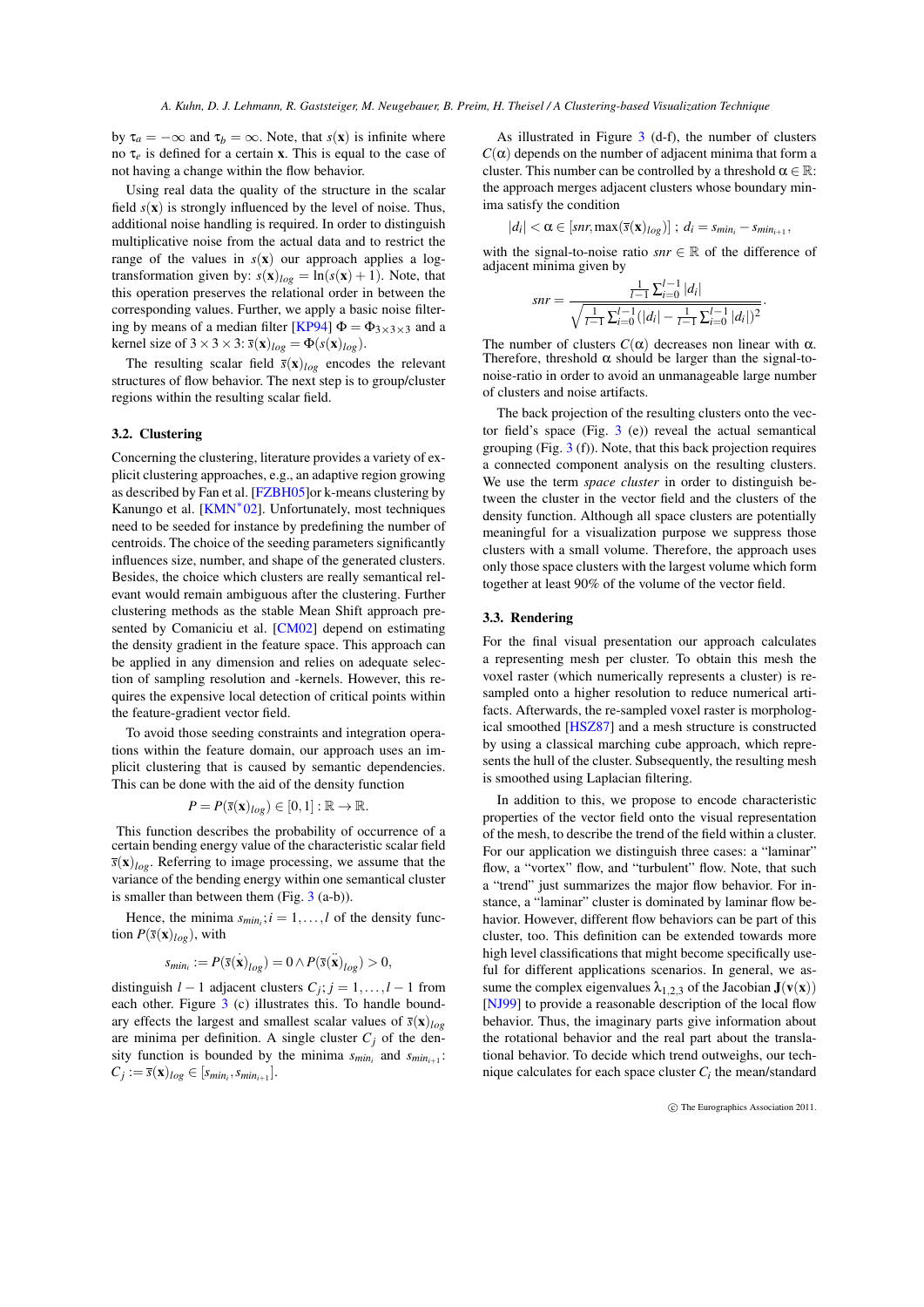*A. Kuhn, D. J. Lehmann, R. Gaststeiger, M. Neugebauer, B. Preim, H. Theisel / A Clustering-based Visualization Technique*



Figure 3: *Clustering pipeline: (a) Example of a complex vector field to be clustered. For illustration purpose just two dimensions are visualized. (b) Density function*  $P(\bar{s}(x)|_{\rho\rho})$  *of the characteristic scalar field*  $\bar{s}(x)|_{\rho\rho}$  *and (c) the minima in P (green). (d,e,f) Overview about the relations between number of clusters*  $C(α)$  *and the chosen threshold*  $α$  *(down), the resulting clustering within the density function (middle) and the final space clusters (up): the threshold* α *grows from (d) to (f). Note, that the final clustering completely fills the vector field and the average volume of the space cluster increases with a growing threshold* α*.*



Figure 4: *Comparison of different scalar fields of the bending energy with our characteristic scalar field:(a) underlying vector field as line integral convolution visualization, (b,c,d) the scalar fields of the bending energy for different* τ*s, (e,f) our characteristic scalar field with different parameterization for* α*. The color coding corresponds to the resulting clusterization.*

deviation  $-\mu_{\Re}^i$ ,  $\mu_{\Im}^i$ ,  $\sigma_{\Re}^i$ , and  $\sigma_{\Im}^i$  – of the imaginary parts and the real parts of the eigenvalues by:

$$
\mu_{\Re}^j = \frac{1}{\Psi} \sum_{j=0}^{\Psi} \max(|\Re{\{\lambda_{1,2,3}(\mathbf{v}(\mathbf{x}_j))}|\}),\tag{1}
$$

$$
\sigma_{\Re}^{i} = \sqrt{\frac{1}{\Psi - 1} \sum_{j=0}^{\Psi} (\max(|\Re{\{\lambda_{1,2,3}(\mathbf{v}(\mathbf{x}_{j}))}|\}) - \mu_{\Re}^{i})^{2}}.
$$
 (2)

The mean  $\mu_{\mathcal{S}}^i$  and standard deviation  $\sigma_{\mathcal{S}}^i$  for the imaginary part of the eigenvalues is given by exchanging *ℜ* with *ℑ* within Equation 1 and 2. In order to accelerate this calculation, a Monte-Carlo-Sampling is used with a representative subset of a number  $\Psi$  of cluster elements  $\mathbf{x}_i \in C_i$  which avoids considering all elements.

Using this, we assume the standard deviation  $\sigma_i$  (of a

certain cluster  $C_i$ ) directly correlates with the probability is  $P_c(\sigma_i)$  that a certain classification *c* has been chosen correctly. By using this statement – and under the assumption of a the "law of rare events" – a maximum-likelihood estimation reveals that class *c* is chosen correctly, concerning the significance level of 0.1, if the condition  $\sigma_i > 2.9957 \cdot \mu_0$ is fulfilled, with  $\mu_0$  = median( $\sigma_i$ ).

Our classification of the major trend of the flow behavior is given by the relations between these three features as illustrated in figure 5. A cluster with large standard deviations is orderless and is assumed to be "turbulent". If the standard derivation of the imaginary parts is large the flow is classified as general "vortex" behavior. In all other cases the cluster is classified as "laminar". This classification is mapped onto the color of the mesh: turbulent *→* orange, laminar *→* green, and vortex  $\rightarrow$  blue. Finally, we provide a rendering via recursive ray tracing, of the transparent meshes that rep-

 $\circ$ <sup>c</sup>) The Eurographics Association 2011.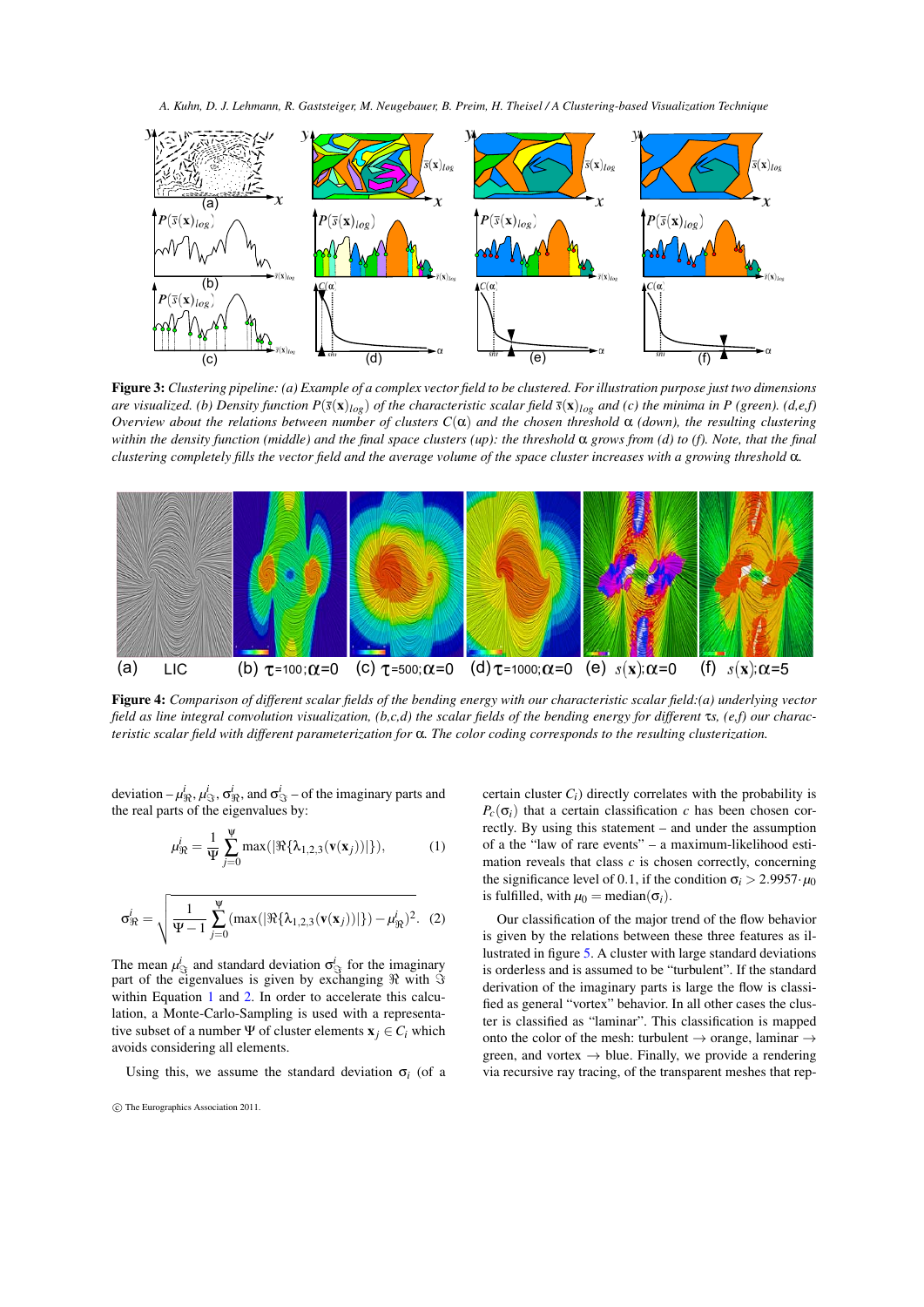*A. Kuhn, D. J. Lehmann, R. Gaststeiger, M. Neugebauer, B. Preim, H. Theisel / A Clustering-based Visualization Technique*



Figure 5: *Decision Tree to classify the major trend of the flow behavior for a certain cluster.*

resents the cluster of similar flow behavior of the vector field within their spatial context.

## 4. Applications

We present our results for different data sets in comparison to streamline-based visualizations. All computations have been done on a system with 3.5 GHz CPU, 8 GB RAM with WIN XP OS.

#### 4.1. Analytic case

Figure 4 shows a comparison between scalar fields with different integration times (b-c) and our characteristic scalar field (d,e) (cf. Section 3). The data are visualized by Figure 4 (a). Concerning this example, the vortex core regions are of special interest. Illustration 4 (b) shows that this regions are well emphasized (orange) for smaller integration times  $\tau = 100$ . Unfortunately, with increasing  $\tau = 500$  or  $\tau = 1000$  this regions loose importance due to the increasing scale. This indicates that the choice of an appropriate integration time is ambiguous (cf. Section 3.1). In comparison, our characteristic scalar fields (shown by Figure 4 (d,e)) contains both mentioned regions (blue, violet/red). Note, that our approach produces clusters around critical points (see Figure 6). The clustering of our characteristic scalar field in Figure 4 (e) is based on the threshold  $\alpha = 0$  which is lower than the corresponding signal-noise-ratio. This results in a higher number of small clusters and an increasing influence of "salt and paper" noise. Therefore, the signal-to-noise-ratio should be the lower boundary for the value of  $\alpha$  (cf. Section 3). In contrast, the clusterization of our characteristic scalar field in Figure 4 (f) is based on the threshold  $\alpha = 5$ which is larger than the signal-to-noise-ratio.

#### 4.2. Medical data sets

We applied our technique to two medical examples, simulating the blood flow in cerebral aneurysms. Biomedical researchers and neuroradiologists are interested in a deeper understanding of the correlation between the blood flow behavior and the aneurysm initiation, progression and the risk of rupture [CL93]. The first aneurysm data set represents an artificial aneurysm model consisting of a straight inflow and outflow tube as well as sphere-like aneurysm sac (bottom row figure 7). The second data set is a patient-specific aneurysm derived from a computed tomography scan (top row figure 7). The results of our method indicate a higher cluster complexity close to the aneurysm sac, while our classification indicates higher amount of rotational behavior. This additional semantical information can be used to further refine regions of special interest.

# 4.3. Technical data sets

The last two technical data sets contain one wing data set and a simulation of a hydro cyclone. The wing data set represents a simple model of the 3D flow around an airfoil and contains a laminar inflow region producing a vortex region behind the lower part of the wing as illustrated in Figure 8 in the bottom row. The final data set was produced from a high-resolution simulation of a hydro cyclone. Hydro cyclones are devices for separating substances in liquid suspension. The device is shown in Figure 8 top row and consists of an inflow area where the fluid is injected under high pressure. Due to high rotatory motion, the inflow area in the upper part is dominated by a laminar flow behavior. The separation itself takes place in the device's center area. Our classification scheme (Section 3.3) classifies the majority of clusters as rotatory behavior (cf. the accompanying video).

### 5. Conclusion & Future Work

We present a novel approach to visualize vector fields using a clustering based approach. Our approach emphasizes regions in the flow (and relate to the topology) of the vector field. Our approach includes the definition of a characteristic scalar field based on the bending energy of the underlying vector field. This describes the integral behavior over relevant scales, i.e., local and global scales within one compact representation. This can be used to produce expressive visualizations of semantically relevant regions. In addition to this, we introduced a parameter to control the amount of resulting clusters and applied our method to a set of examples, showing its practical application for specific visualization goals.

For future research, our approach will be extended to additional measures, that are known to contain semantical information, e.g., accumulated accelerations. Further, our initial effort to classify resulting structures can be extended towards more specific questions regarding properties of the vector field. This might include classifications for the rate of separation or additional physical quantities within a cluster.

#### References

- [CBL03] CHEN J., BAI Z., LIGOCKI T.: Segmentation of piecewise linear vector fields. *submitted toGeometric Modeling for Scientific Visualization, G. Brunnett, B. Hamann, andH. Miuller, eds., Springer-Verlag* (2003). 2
- [CL93] CABRAL B., LEEDOM L. C.: Imaging vector fields using line integral convolution. *Proceedings of the 20th annual conference on Computer graphics and interactive techniques - SIGGRAPH '93* (1993), 263–270. 2, 6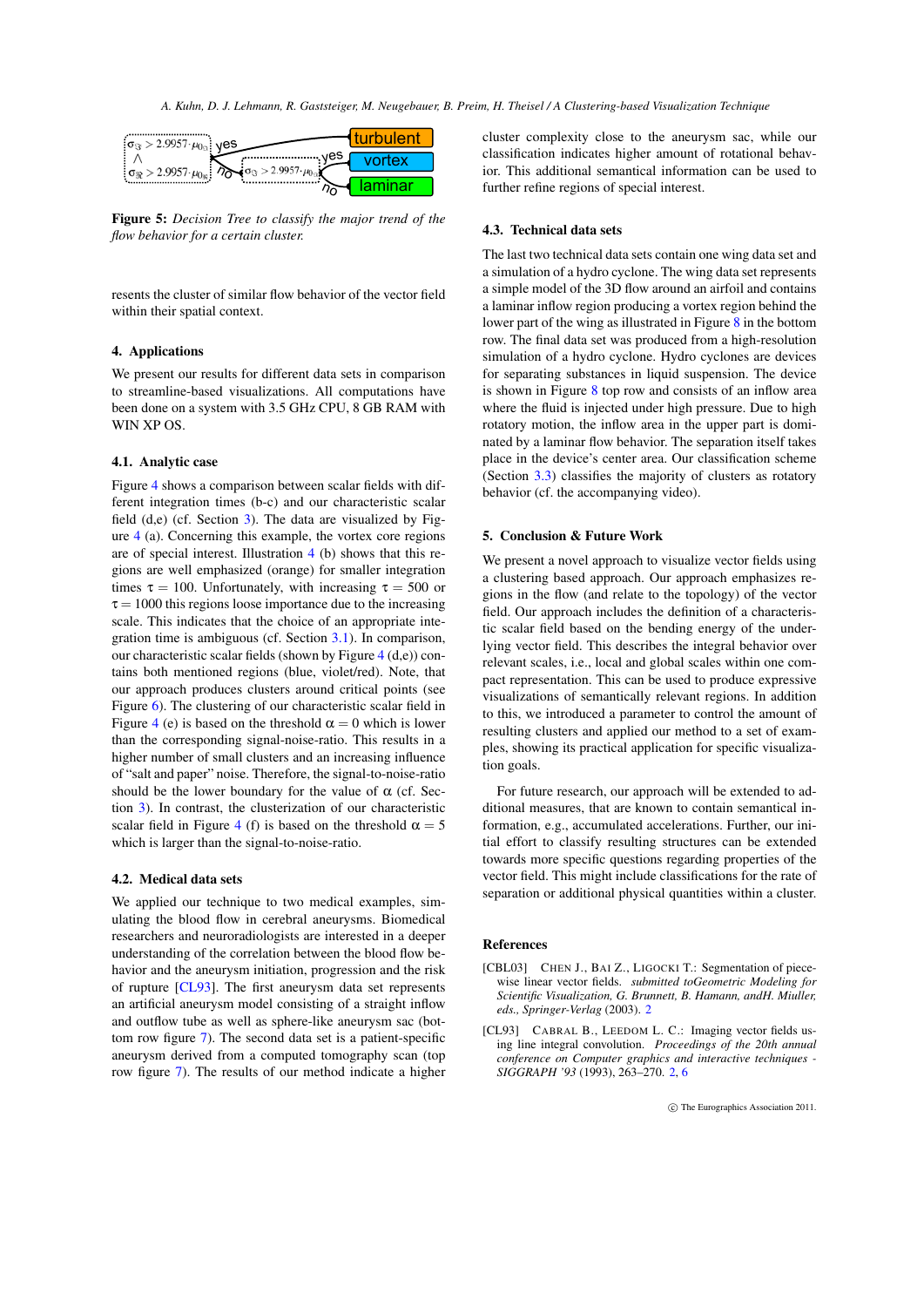*A. Kuhn, D. J. Lehmann, R. Gaststeiger, M. Neugebauer, B. Preim, H. Theisel / A Clustering-based Visualization Technique*



Figure 6: *Illustration of the 3D analytic example (from left to right): streamline plus glyph-based topology visualization, obtained cluster surfaces colored by cluster ID, and selected clusters for*  $\alpha = 0$  *and*  $\alpha = 2$ *.* 

# Cyclone



Figure 7: *Results of the clustering for two technical data sets.*

- [CM02] COMANICIU D., MEER P.: Mean shift: a robust approach toward feature space analysis. *IEEE Transactions on Pattern Analysis and Machine Intelligence 24*, 5 (May 2002), 603– 619. 4
- [FZBH05] FAN J., ZENG G., BODY M., HACID M.-S.: Seeded region growing: an extensive and comparative study. *Pattern Recogn. Lett. 26*, 8 (2005), 1139–1156. 2, 4
- [GPR*∗*00] GARCKE H., PREUSSER T., RUMPF M., TELEA A., WEIKARD U., VAN WIJK J.: A continuous clustering method for vector fields. In *Proceedings of the conference on Visualization'00* (2000), IEEE Computer Society Press, pp. 351–358. 2
- [GPR*∗*04] GRIEBEL M., PREUSSER T., RUMPF M., SCHWEITZER M. A., TELEA A.: Flow field clustering via algebraic multigrid. In *Proc. of the conference on Visualization '04* (2004), pp. 35–42. 2
- [Hal01] HALLER G.: Lagrangian structures and the rate of strain in a partition of two-dimensional turbulence. *Physics of Fluids 13*, 11 (2001). 2
- [HH91] HELMAN J. L., HESSELINK L.: Visualizing vector field

*⃝*c The Eurographics Association 2011.

topology in fluid flows. *IEEE Comput. Graph. Appl. 11* (May 1991), 36–46. 1, 2

- [HSZ87] HARALICK R., STERNBERG S., ZHUANG X.: Image analysis using mathematical morphology. *IEEE Transactions on PAMI 9*, 4 (1987), 532–550. 4
- [KHNH11] KASTEN J., HOTZ I., NOACK B., HEGE H.-C.: On the extraction of long-living features in unsteady fluid flows. *Topological Methods in Data Analysis and Visualization* (2011),  $115 - 126.23$
- [KMN*∗*02] KANUNGO T., MOUNT D. M., NETANYAHU N. S., PIATKO C. D., SILVERMAN R., WU A. Y.: An Efficient k-Means Clustering Algorithm: Analysis and Implementation. *IEEE Trans. Pattern Anal. Mach. Intell. 24*, 7 (July 2002), 881– 892. 4
- [KP94] KOPP M., PURGATHOFER W.: *Efficient 3x3 median filter computations*. Tech. Rep. TR-186-2-94-18, Institute of Computer Graphics and Algorithms, Vienna University, Dec. 1994. 4
- [LCS06] LI H., CHEN W., SHEN I.-F.: Segmentation of discrete vector fields. *IEEE TVCG 12*, 3 (2006), 289–300. 2